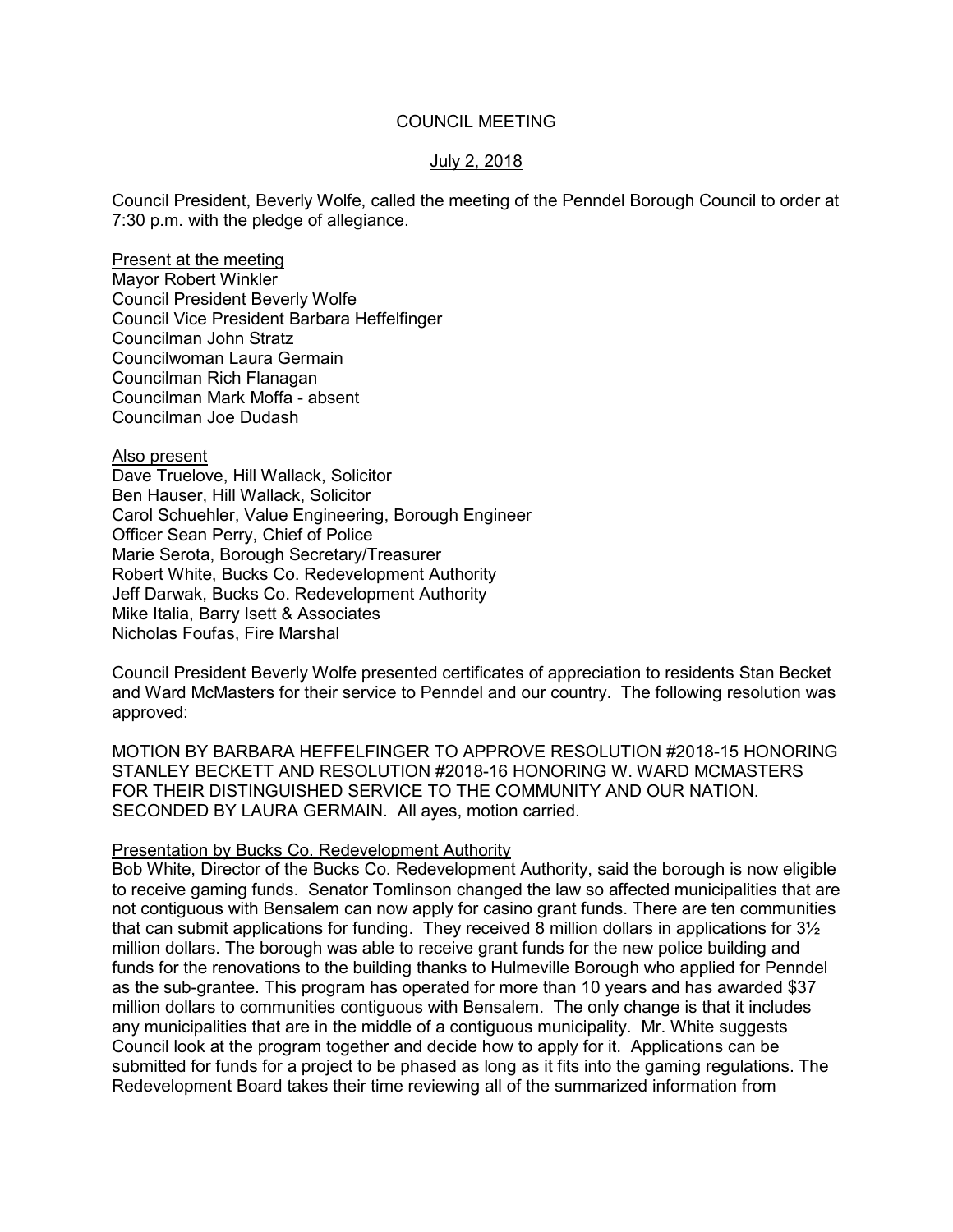applications that they provide to the Board. They are usually awarded in November or December after careful consideration and that the funds are fairly distributed.

Bob White introduced Jeff Darwak, Deputy Director and said that he helped set up the municipal grant program from the beginning. Mr. Darwak said the funds for redevelopment projects can be used for the following: infrastructure improvements, facilities, public safety and health/human service projects. The application has been modeled after the state's application and is very similar to the DCED's single application grant. The applications are released in the middle of August every year and are available on the Bucks County Redevelopment's website. Also, notice is sent out to eligible municipalities. Historically, the annual amount of funds to be released is 3.5 million. The applications are due the last business day of September by 4:00 p.m. If the borough is submitting multiple applications, we need to prioritize them so the board understands the borough's priorities. All applicants will have the opportunity to present the projects to the board, which will be at their September or October meeting. There will be a fifteen minute presentation and a 5 minute question and answer session. All projects need to be completed by the end of the calendar year. The board will grant a 3 month extension if necessary. Any questions can be forwarded to Mr. Darwak by email or phone. Bob White said that we do not have to have a grant writer complete the grant application. A resolution by Council is required and should be attached to the application.

#### **Announcements**

There will be an executive session after adjournment to discuss personnel issues.

# MOTION BY BARBARA HEFFELFINGER TO APPROVE CONSENT ITEMS:

- a. Approval of Minutes: June 4, 2018 Council meeting
- b. Approval of Minutes: June 18, 2018 Work Session
- c. Approval of Bills for the month of June 2018:

|                                  | <b>General Fund</b><br>\$32,047.64<br><b>Refuse Fund</b><br>\$15,714.56<br><b>Sewer Fund</b><br>\$48,565.85<br>\$8,792.12<br><b>Capital Reserve Fund</b><br><b>Police Pension Fund</b><br>\$ 125.00<br>\$ 125.00<br><b>Non-Uniform Pension Fund</b><br>\$4,019.39<br>Liquid Fuel Fund<br><b>Escrow Fund</b><br>\$12,350.75 |  |    |                                     |
|----------------------------------|----------------------------------------------------------------------------------------------------------------------------------------------------------------------------------------------------------------------------------------------------------------------------------------------------------------------------|--|----|-------------------------------------|
| <b>Payroll</b>                   | <b>General Fund</b><br>Sewer Fund<br><b>Refuse Fund</b>                                                                                                                                                                                                                                                                    |  | \$ | \$24,241.68<br>\$2,917.04<br>628.53 |
|                                  | Total                                                                                                                                                                                                                                                                                                                      |  |    | \$27,787.25                         |
| <u>Escrow Bills:</u><br>McManus: | Hill Wallack LLP                                                                                                                                                                                                                                                                                                           |  |    | \$210.00                            |
| Mill Creek 2:                    | Value Engineering                                                                                                                                                                                                                                                                                                          |  | \$ | 420.75                              |
| Verrichia:                       | Hill Wallack LLP                                                                                                                                                                                                                                                                                                           |  |    | \$11,423.00                         |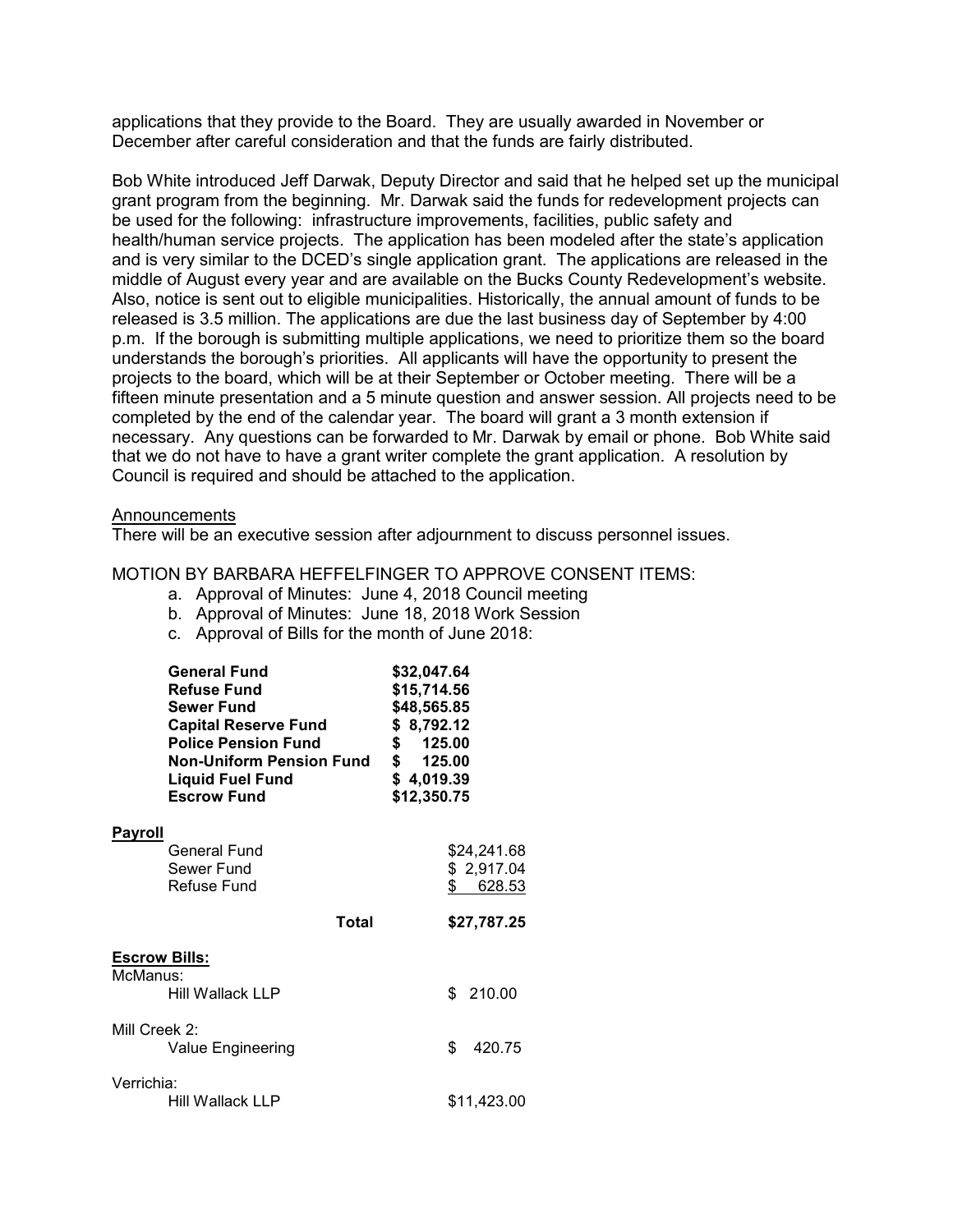Value Engineering **\$** 297.00

Resident, Dave Cahill asked what the payments to Value Engineering were for. Beverly Wolfe responded that one payment was from Mill Creek Apts. escrow and the other was from Verrichia Co. escrow.

SECONDED BY JOE DUDASH. All ayes, motion carried.

Mayor's Report - Mayor Winkler read his report, which is on file in the secretary's office.

The Mayor read a letter from the Penndel Fire Co. Board members regarding Middletown Township's staffing a fire truck with paid personnel; copy attached.

MOTION BY BARBARA HEFFELFINGER TO AFFIRM AND ACCEPT THE OFFER FROM MIDDLETOWN TOWNSHIP TO STAFF A FIRE TRUCK WITH PAID PERSONNEL FROM 8:30 A.M. TO 4:30 P.M. MONDAY THROUGH FRIDAY AND AT OTHER SPECIAL TIMES AS NEEDED. SECONDED BY JOE DUDASH. All ayes, carried.

Laura Germain asked when this service will start. Steve Lowe responded there is no definitive date but they would like to start July 11<sup>th</sup>.

Rich Flanagan asked who decides who will be the paid crew. Steve Lowe, Executive Board Chairman, responded that Middletown Township's Fire Marshal's crew will be manning the truck.

Joe Dudash asked if we have a fire in Penndel will they assist and who takes care of the maintenance of the trucks. Steve said the newly staffed fire truck will respond along with the Penndel crew that would normally respond to the fire call. The maintenance of the trucks will be in the lease agreement that hasn't been negotiated yet.

Karen Flowers asked if the truck will be housed in the borough. Steve Lowe responded that it will be housed in Penndel. The crew will go to Penndel in the morning and take the truck out then return the truck in the afternoon.

John Stratz asked who will take the lead when responding. Steve said that the usual procedure will not change.

#### Emergency Management Report

Newly appointed Fire Marshal Nicholas Foufas has not received his official notice from the governor's office but he is the borough's Emergency Management Coordinator at this time.

Chief's Report – Chief Perry read the report, which is on file in the secretary's office.

Fire Marshal's Report – Nick Foufas read the report, which is on file in the secretary's office.

#### Solicitor's Report

Worked with borough staff on various projects during the past month. Drafted a fee schedule with Ben Hauser and Mike Italia, to be discussed later tonight. Reviewed several Right to Know Requests, drafted resolutions, reviewed contracts. Prepared and attended meetings and performed various research projects.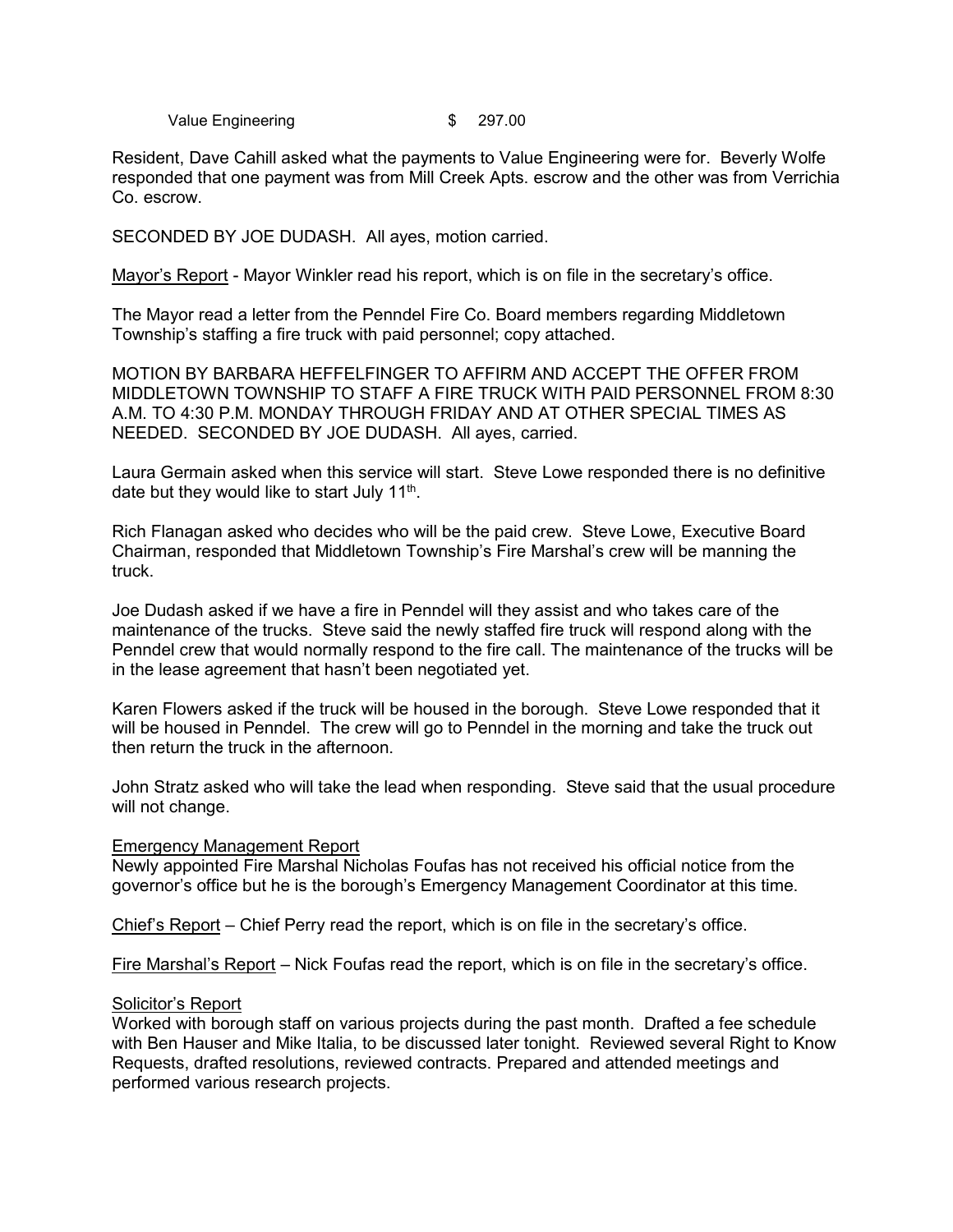Engineer's Report – Carol Schuehler, Value Engineering, read her report, which is attached.

Laura Germain asked what the timeline is on the LED Program. Carol responded that they would like the letter of intent by August 15<sup>th</sup>. The deposit is due by the end of October.

Kevin Konski, 126 W. Lincoln Hwy., cited information regarding regulations and policies from the PA Department of Transportation referencing Section 1945 that Penndot uses for curb maintenance. He said that under Boroughs and Towns, Section 513, State Highway Law of 1945, states that PennDot's responsibility is limited to areas between the curb lines and asked why property owners have to pay for curbing. Fifty five years ago when PennDot repaved the highway, they replaced the curbing at no expense to the owners. Carol Schuehler said that Penndot is not replacing the curbs in Penndel Borough. She has always understood that PennDot maintains from face of curb to face of curb. The borough engineer and solicitor will look into this issue this week.

Dave Cahill asked about the special permit the borough engineer said that PennDot required for concrete work to be done on Lincoln Hwy. Beverly Wolfe explained that this is a Highway Occupancy Permit that is required by PennDot. PennDot rescinded that requirement since the work would only involve replacing existing concrete not adding new concrete. Mr. Cahill said that the borough was going to use that as an excuse not to force the property owners do concrete repairs. Beverly Wolfe corrected him and told him that this was not an excuse and she will review the detailed circumstances at another time. Then he asked who was doing the inspection of the curb work because there is a curb next to Penndel Pizza that is two feet higher than the top of the sidewalk. Carol said that the curb he is referring to is 8 inches high. This happens when you put in an 8 inch curb and the sidewalk is not being replaced, sometimes the result is an elevation differential. They will be grading the grass strip to meet the curb so there isn't a drastic drop in elevation.

Gianpiero Lo Piccolo asked if the \$5,000.00 for the LED lights is all encompassing. Carol responded that \$5,000.00 is contributed by each municipality. Funds are used to select a design consultant, legal consultant for designing the project, construction management of the project, feasibility studies and legal guidance for bidding and like costs. It is possible that they may also charge up to 2% for construction cost to help pay for consulting management and construction contracts. Mr. Lo Piccolo feels that it is a good deal compared to what we are paying currently to replace bulbs. There are a lot of benefits to the change, public safety, brighter lights, and better visibility for drivers. Carol added reduced maintenance is also a great benefit to the borough.

Karen Flowers asked if the grant for the lighting at the recreation field doesn't get approved, can it be attached to the project. Carol responded even if it is approved, we can still include it in the feasibility study.

Joe Dudash said from being in Washington DC., communication with the public is what makes government successful and he has learned some things tonight from the residents. He also said he doesn't like character assassinations and would appreciate if someone has an issue to speak to him about it as opposed to insulting them at a public meeting.

Code Enforcement/Zoning Office Report - Mike Italia, Barry Isett & Associates, read the report.

Dave Cahill asked if they take anonymous complaints. Mike Italia answered that they do not. They must sign a complaint form. Mr. Cahill said that there was an anonymous complaint about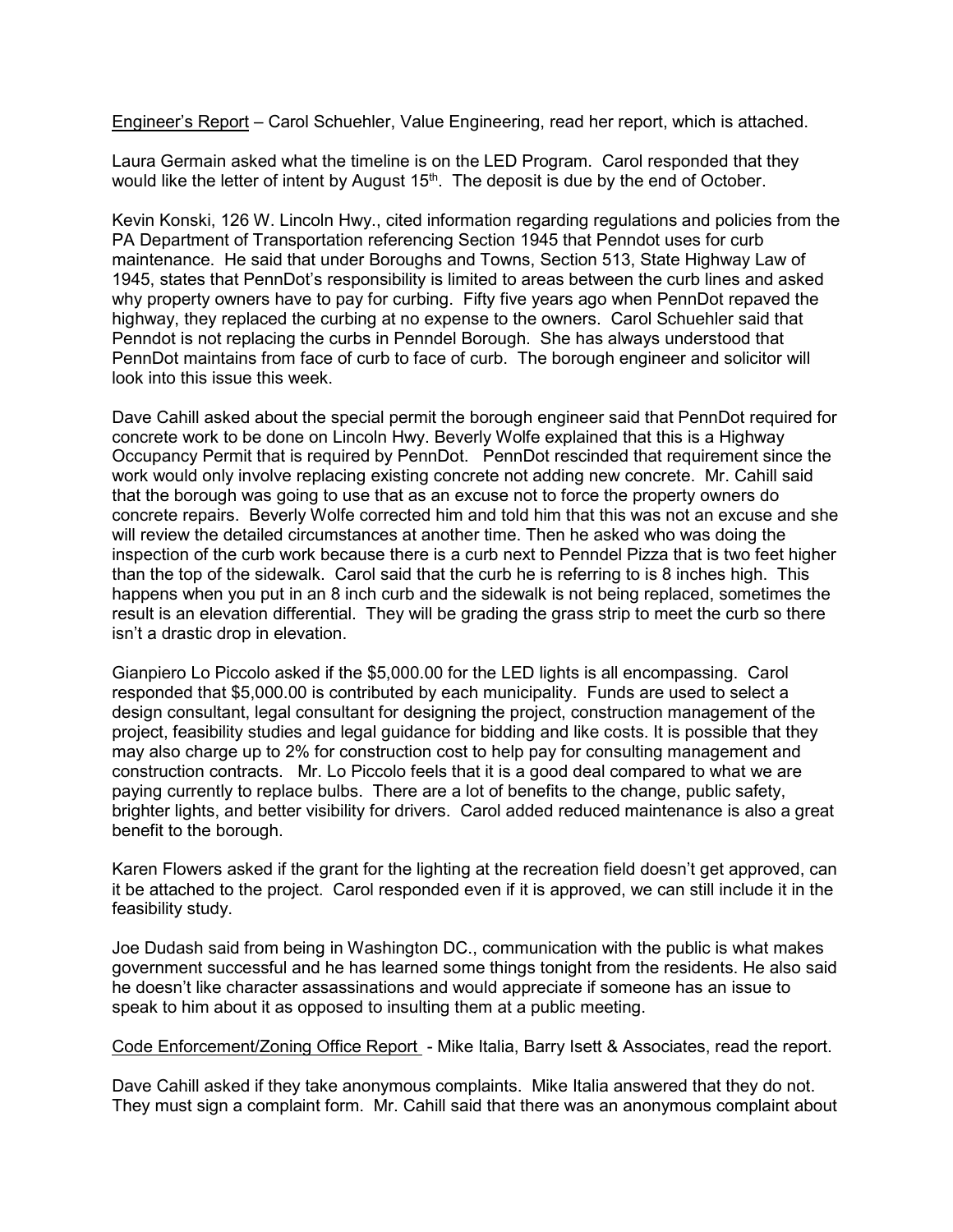yellow caution tape around a property before they dug the foundation. Mr. Italia responded that it was a complaint but it was not anonymous and it was for overnight protection and it was handled. The name of the complainant is not divulged.

# Committee Reports

#### *Finance Committee (Barbara Heffelfinger):*

There was a very productive finance committee meeting on June 20<sup>th</sup>. They discussed various options to refinance the borough loans and a number of different items including the budget. Barbara Heffelfinger will report back on their progress.

# *Public Safety (Joe Dudash):*

Negotiations have started with the police officers. We just acknowledged that we received their offer for the new contract. Currently they are working with them to schedule the next meeting. Due to his work schedule, weekend meetings are the most convenient.

# *Community Development (Barbara Heffelfinger):*

The revitalization task force met on Tuesday and Thursday. A business survey was sent out with a return deadline date of July  $20<sup>th</sup>$ . They hope to have a public meeting in September when they have all opinions and report on the results from the business survey.

# *Streets/Sewer (John Stratz):*

A committee meeting has been scheduled for Monday to discuss street lights and the information he received at the conference last week. He will distribute the information to Council for the work session. Sewer matters will also be discussed the same night.

# *Refuse (Joe Dudash):*

Committee is planning on getting together with Langhorne Manor Borough. Their trash contract is coming to an end also. We are going to look into putting the trash service out to bid together to get better rates. They will have to consult with our solicitor due to all of the legal matters with recycling and the borough's responsibilities.

John Rutter, Lincoln Hwy resident, said they aren't picking up his recycling. They have missed ten times since November. Donna Heron, Washington Avenue, said they don't pick up her recycling either. Committee Chairman, Joe Dudash, will get information from them after the meeting and look into the matter.

Former Councilman, Gianpiero Lo Piccolo, suggested the committee look into a senior citizen rate that other municipalities have and possibly a military rate.

Barbara Heffelfinger added that when they met with the representative from Republic Services, he said that recyclables should be washed and dried out before disposing because of mold and contamination. Also, caps on water bottles go into the regular trash. Dave Cahill, said that he heard a rumor that recycling is getting mixed in with regular trash and when he has watched them, they put the recycling in with the regular trash.

Rich Flanagan agreed with a resident's comment that we should just put the recycling in with the regular trash.

Gianpiero Lo Piccolo explained from his experience, the recyclers don't want to spend any money on the recycling and don't care about the recycling process. The trash fees went down when the current contract was signed because the contractor was familiar with the borough and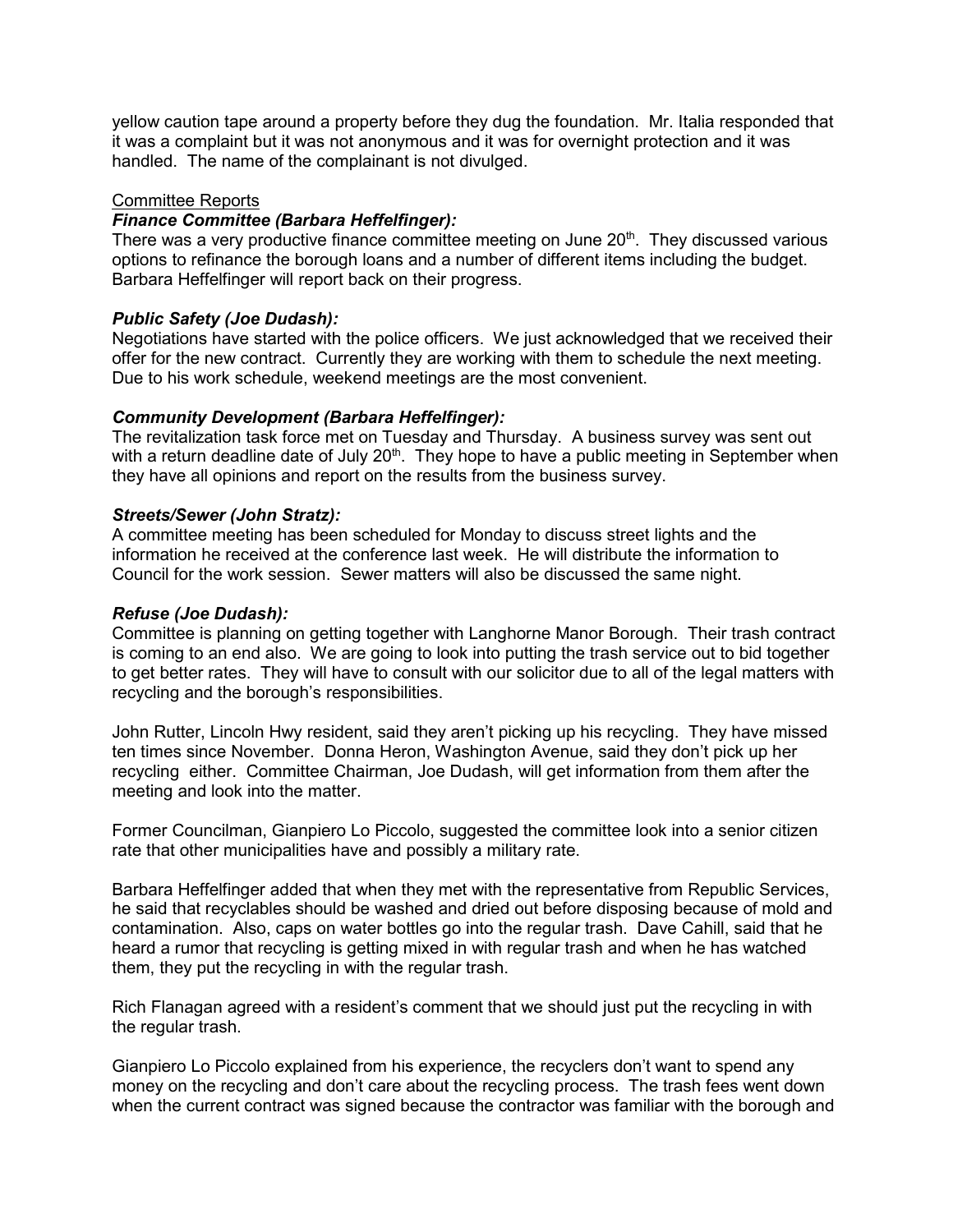the amounts and weights of the trash collected and the recycling weight is higher than our trash weight.

Sam Simon asked if there is anything we can do about property owners putting trash out at the curb too early. The Fourth of July holiday is this week and trash is out already. The audience was informed that trash pick-up will be on Thursday this week since the holiday is on Wednesday. Dave Cahill suggested we put a recording on Ready Notify PA to inform every one of the change in trash collection day. Beverly Wolfe explained that that service is only for emergency situations. It has been posted on the borough website and Facebook page. Assistant Secretary Karen Kondrk said residents can call the office to get this information.

# *Building and Maintenance (Joe Dudash):*

The roof at borough hall is very old and is leaking. Three estimates received ranged between \$19,019 to \$21,200. Joe is going to get estimates on having two sections patched temporarily due to budget restraints.

# *Community Relations (Laura Germain):*

The first scheduled play date is Tuesday at 10:00 a.m. It is not a babysitting service; parents/grandparents have to stay with the children. The play dates will be held once a week for the summer. They will include snacks, crafts and stories for the children then playing on the playground.

On the Facebook page Mrs. Germain is posting "Did you know" facts and fun pictures on the site and asking for patriotic memories to be posted. She is still trying to find the funding for movie night. To show a movie the rights have to be paid for. She is going to do some research to find a movie in the public domain.

A committee meeting is scheduled for next week.

# *Recreation Board (Laura Germain/Rich Flanagan):*

Last month's meeting was cancelled. The Rita's Water Ice Fund Raiser two weeks ago raised \$125. Only Rich Flanagan and Laura Germain were there from Council. Joe Dudash said his wife was there and Rich Mr. Flanagan stated that didn't count. Gianpiero Lo Piccolo said that same night the Wildcats Cheerleaders had a fund raiser, which may have been a conflict.

#### Old Business

MOTION BY JOHN STRATZ TO ADOPT ORDINANCE #2018-3 AMENDING CHAPTER 322- "SEWERS," AND AMENDING CHAPTER 340 "SOLID WASTE". SECONDED BY BARBARA HEFFELFINGER. All ayes, motion carried.

Beverly Wolfe presented the new fee schedule to Council at the previous work session and there were many questions. Mrs. Wolfe provided a report outlining the permits and costs for Council and how they will affect the residents. Council addressed questions to Mike Italia from Barry Isett & Associates.

Barbara Heffelfinger said that the new company Barry Isett and Associates are very capable but she has some issues with the fee schedule. She feels like the two other municipalities that they compared us to (by population) wasn't fair because of income. The medium income in Hatboro, which has 7,412 people is \$67,146.00, Red Hill is \$58,529.00 and Penndel is \$46,336.00, which is less than medium income in the USA; homeownership is 46 ½ percent in Penndel. This should be reconsidered and prices modified. Mrs. Heffelfinger also said that when we apply for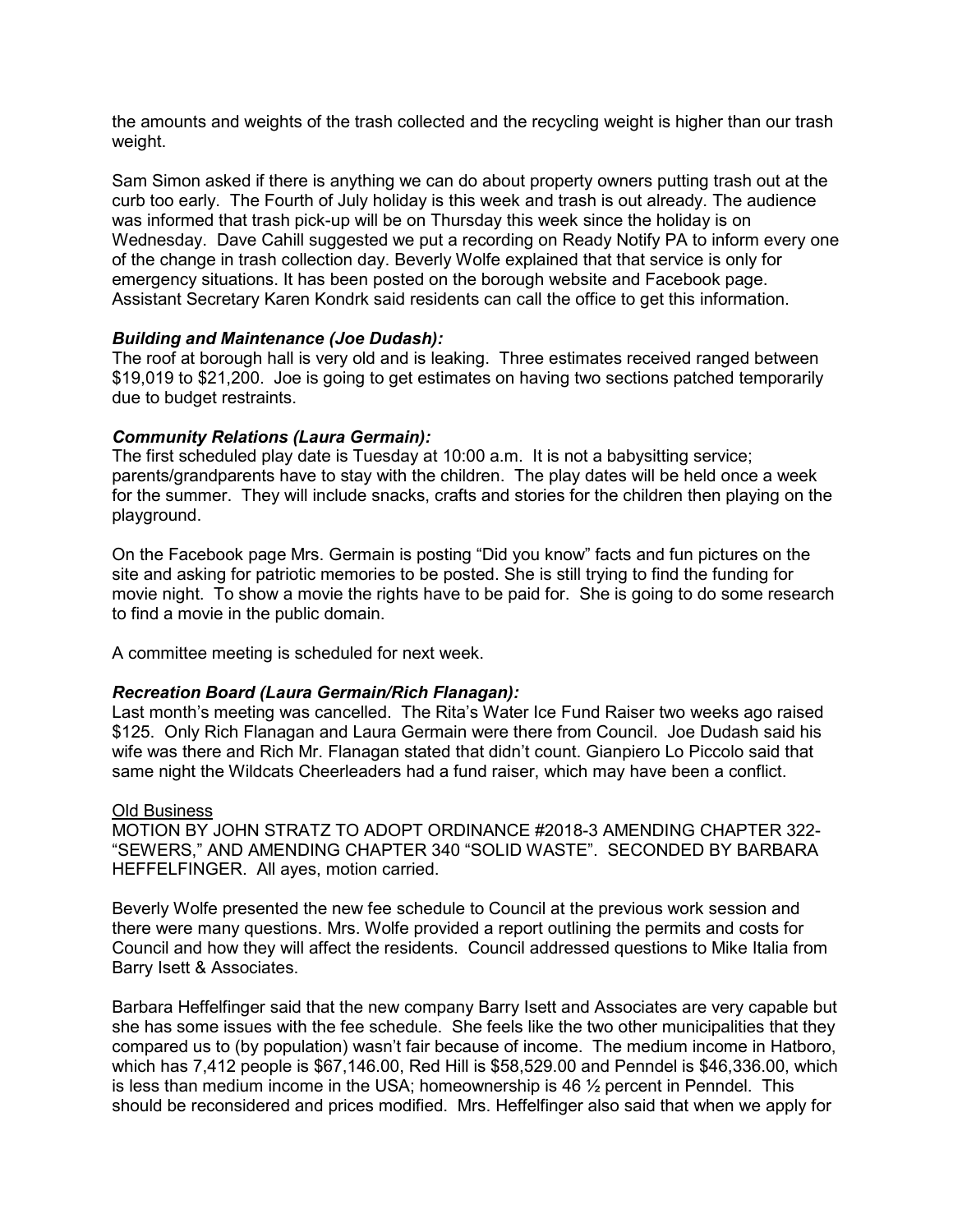a grant, we need to put a map of the borough with the income information. From the north border of Penndel to Crescent Street is considered low income. From the other side of Crescent Street to the borough border at the south end is considered moderate income with a huge senior citizen population.

Beverly Wolfe reviewed data on the most permits issued for the year of 2017:

Residential roofing permits, 14, largest number of permits beside sidewalk permits for the street project and those fees were waived. On the new fee schedule there is no fee for residential roofing. Mike Italia said that residential replacement of roof and siding is exempt from the UCC requirements so there would not be a fee. Currently the fee is 7 percent of construction cost.

Residential fencing permits, 6, from \$215.00 down to \$87.23. On the new fee schedule it is a flat rate of \$75.00.

Fuel Oil Tanks, 5, for replacement the fee is \$115.00.

At a prior meeting Mr. Houser questioned the fee for curative amendment or challenge to the validity of an ordinance. This is exactly the same as we currently charge.

Mike Italia said they were trying to keep fees close to what they were previously and also looked at Bristol Borough's fees. Their average income is less than Penndel's. The previous fee schedule had fees included that should not have been included. The previous company was charging the borough hourly. If one permit needs a lot of inspections, we were paying for all of that time for inspections. Mike said that now they will be paying an amount for the permit no matter how many times they have to go out and inspect. He explained to Barbara Heffelfinger that it was difficult to have a fee schedule to compare the borough's fees to because the current fee schedule is 28 pages long, which is the largest one he has ever worked with.

Joe Dudash asked for the reason that there are property resale inspections. Mike Italia explained that it is for safety reasons. He has already done resale inspections in the borough and some homes were in very bad condition and unsafe.

Resident, Dave Cahill, asked if it is true that other municipalities are doing away with Use and Occupancy inspections. Mike Italia responded that it is the other way around. Municipalities that don't have them are starting to adopt them. He has been asked if the buyer has a home inspection, why does the borough need to inspect also. Mike said that the home inspectors are not fire inspectors or in code enforcement. The inspections are very different.

MOTION BY JOHN STRATZ TO ADOPT RESOLUTION #2018-11, PROVIDING FOR THE ESTABLISHMENT OF A SCHEDULE OF FEES ASSOCIATED WITH CERTAIN PERMITS, APPLICATIONS, AND APPROVAL WITHIN THE BOROUGH. SECONDED BY RICH FLANAGAN. The vote was 5 ayes, 0 nos and 1 abstention (Barbara Heffelfinger). Motion carried.

Beverly Wolfe said that Ben Hauser and Mike Italia spent a lot of time working on the fee schedule to make sure that the fee schedule is fair and equitable for everyone. Since it is a resolution it can be amended if changes need to be made.